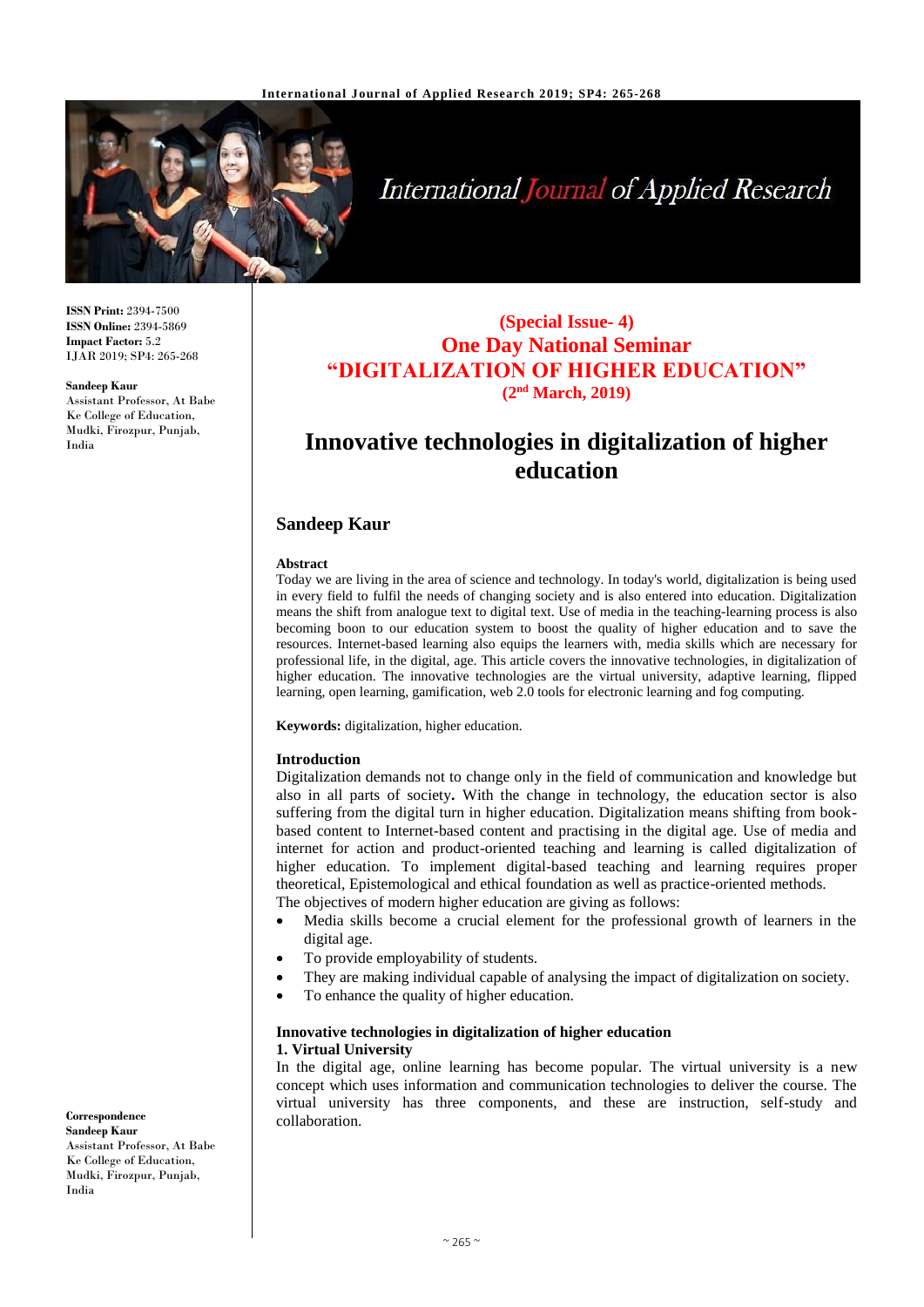

**Fig 1:** Shows the elements of the virtual university

- **Instruction:** the instruction portion of the course is delivered via satellite live transmission broadcast and as well on the internet.
- **Self-Study:** this element deals with the student's involvement in the process of learning with the resources like books, internet, notes etc.
- **Collaboration**: these elements deal with the collective efforts of the virtual group via the internet to explore the knowledge.

#### **Functions of virtual university**

- Offers best services that enable learners to learn at their place, time and speed.
- Cost effective.
- Self-paced learning.
- Provide opportunity to develop technical competencies.
- It provides opportunities that they can grow and become lifelong learners.
- Learners and tutors participate in online interaction of various kinds.
- Enable the learner that they can construct their knowledge and apply in real life

In Florida, 130 thousand educational programs are provided in the virtual form. The virtual education requires extra resources and common policies (Abbas Abdoli Sejzi, 2012) [2] .

#### **2. Adaptive Learning**

Adaptive learning is an approach of online instruction that traces the students' knowledge, needs and advises as the student progresses through course content. The number of advanced navigational tools are used for the tracing of requirements of the individuals. Navigating tools are transport buttons; help buttons assist the learner in moving forward in a nonlinear manner.

- It allows students to provide direction to move more quickly with the application of prior knowledge and develop a customized learning plan.
- It is based on the theory of constructivism. Learner constructs knowledge with the application of active learning techniques.
- It is dependent upon the student's locus of control.
- It uses a hypermedia system which is based on hypertext. Hypertext is a node-link structure, which allows the user to move through the information using advanced navigational tools.
- It provides the flexibility that students can decide their path of learning.

It provides online help and advice if students face difficulty to move forward in the course (Chandra, 2005)<sup>[4]</sup>.

### **3. Open Learning**

Traditionally, higher education is course-based, but now the technology opens the gates for students that they can become an independent learner. Technology increases the accessibility and flexibility of higher education. Open learning means learners can learn at their own time, need and place.

- Provide an opportunity to tutors that they can address the full range of audience.
- It provides guidance services to students to facilitate their learning.
- The quality of learning material is evaluated from the feedback of learners (Chandra, 2005)<sup>[4]</sup>.

#### **4. Gamification**

A game can be defined as the presence of content in the form of a game with a set of rules and a specific objective. Gamification is based on the theory of constructivism and humanism. The cognitive aspect of gamification has the following elements:



**Fig 2:** Shows the cognitive aspect of gamification

- **Situatedness:** Games put the information in a meaningful context according to the needs of the learner.
- **Transfer of learning**: it provides a correlation between practice skills and applies knowledge to novel situations.
- **Scaffolding**: break the content in the smaller parts for new learners.
- **Feedback**: provide feedback in the areas when the learner could be facing difficulties.
- **Dynamic Assessment**: provide information about current knowledge and skill.

#### **Benefits of Gamification in higher education**

- Motivation element of game learning act as a path to engage learners and encourage them to fulfil their learning objectives.
- It provides a different learning environment in different ways.
- It encourages learners to learn new things and take risks.
- It presents content innovatively and creatively.
- It offers an opportunity to receive feedback and correct weaknesses (M.Stefanie Vasquez, 2017)<sup>[8]</sup>.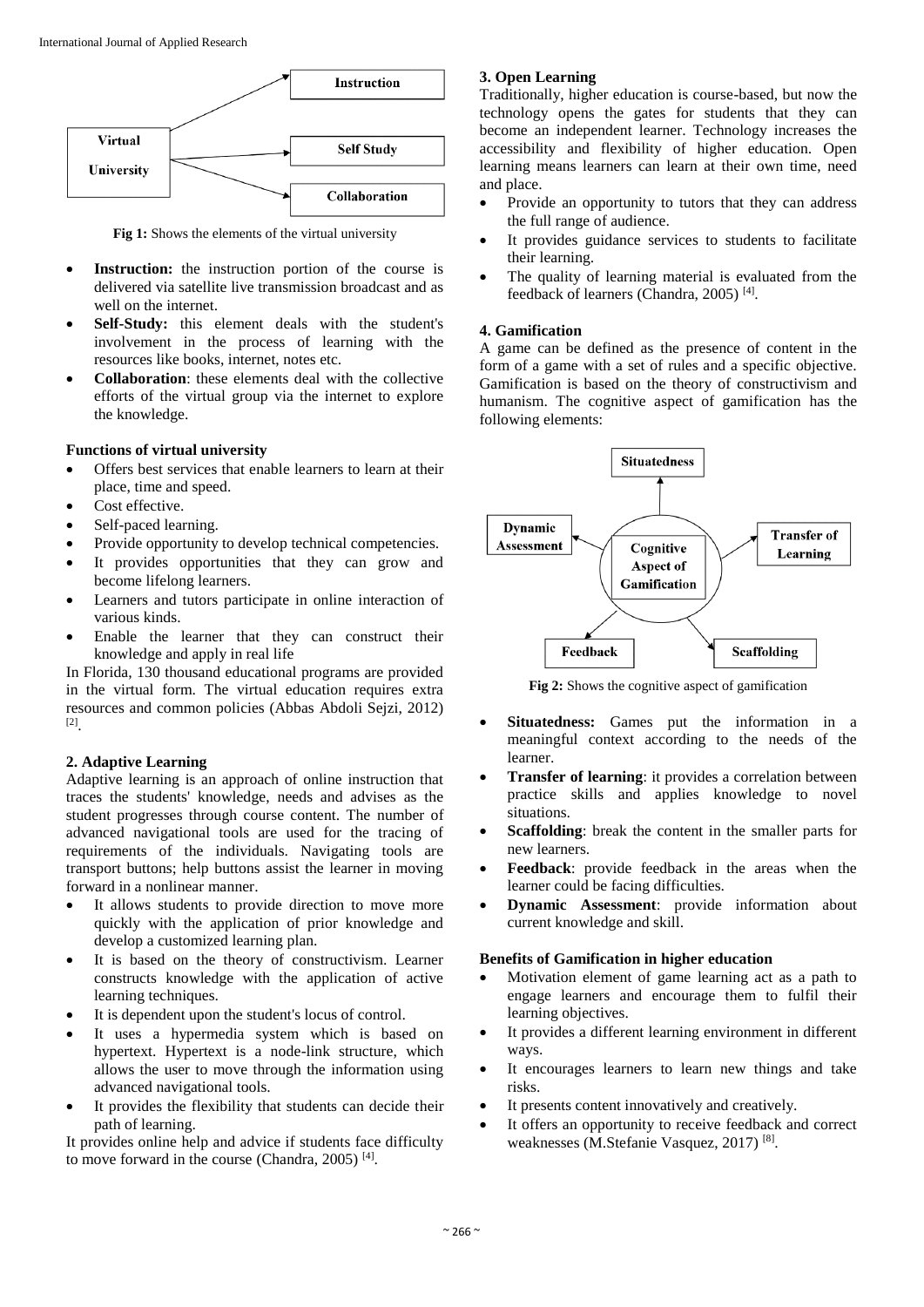#### **5. Flipped Learning**

#### **"I hear, and I forget. I see, and I remember. I do, and I understand."**

Flipped learning is student centred learning rather than direct instructions by the teacher. In the flipped learning students receive content outside the classroom through different modes of delivery and class time is used for students to envolve in hands-on learning, collaborative with their peers and evaluate their progress.

#### **Elements of flipped learning**

- **Student centred classrooms:** the environment of the school is student centred. Students watch recorded lectures at home from various resources. In the next class, the learners are to synthesise the knowledge and demonstrate understanding. The role of the teacher is to assist and guide the student's self-actualisation.
- **Teacher as facilitator:** teacher act as a facilitator because the teacher gives opportunities for students that they can analyse their understanding and evaluate their progress towards the completion of the unit/goal.
- **Content Delivery resources:** content can be delivered by a variety of resources to cover the different learning styles. Students can listen to their book online, read an article online, hear content through online text videos, online lectures by various experts.
- It develops higher order thinking among learners (4 Essential Elements of a Flipped Classroom, 2014) **[1] .**

### **6. Web 2.0 Tools for electronic learning**

Web 2.0 tools are consist of websites that provide an opportunity for students to read and to create knowledge with interaction and collaboration with others.

- Wikis utilise software that allows for the easy creation and editing of interconnected web pages.
- Blogs are a platform where teachers and students can share their thoughts and knowledge.

| <b>Types</b>       | <b>Sites</b>          |
|--------------------|-----------------------|
| Multimedia         | Voice Thread, Animoto |
| Website            | Weebly, Jimdo         |
| Social Bookmarking | Delicious, Diigo      |
| Blog               | Blogger, Edublog      |
| Productivity Tools | Google.docs, Zoho     |
| Concept Maps       | Mindmeister           |
| Wiki               | Wikispaces, PB works  |
| Video Conferencing | Skye                  |
| Second Life        | Virtual World         |
| Organise library   | Library Thing         |
| Polling            | Polleverywhere        |
| Video              | YouTube EDU           |

- Delicious and Diigo are bookmarking websites that use to keep the website in one place.
- Create websites using Weebly or Jimdo.
- Create a multimedia presentation using digital photos and Animoto.
- Video conferences are free using Skype.
- Do live audience polling using Pollyeverywhere.
- Second life is used for the virtual class meeting.
- Mindmeister can used for creating Concept maps.
- Library Thing can be used to organise books and share a library with others.
- Youtube EDU includes the video from higher education partners including clips from lectures on a variety of subjects.
- Second life used for the virtual world (Berg, 2011)  $^{[3]}$ .

### **7. Fog Computing**

Cisco defines Fog computing is an extension of Cloud computing and services to the edge of the network. Similar to Cloud, Fog provides data, compute, storage, and application services to end-users. Fog computing refers to a decentralized computing structure, where resources, including the data and applications, get placed in logical locations between the data source and the cloud.

#### **Advantages of fog computing**

- Data can still be processed with fog computing in a situation of no bandwidth availability.
- Fog computing provides an intermediary between these IoT devices and the cloud computing infrastructure that they connect to, as it can analyse and process data closer to where it is coming from, filtering what gets uploaded up to the cloud (DeMuro, 2018)<sup>[6]</sup>.
- Eliminates the core computing environment, thereby reducing significant and a point of failure.
- Improves the security, as data are encoded as it is moved towards the network edge.
- Edge Computing provides a sub-second response to end users, offers high levels of scalability, reliability and fault tolerance.
- It Consumes less amount of bandwidth (Cisco Blogs,  $2015$ )<sup>[5]</sup>.

## **Conclusion**

Technology has changed the whole educational scenario. The education system is shifting from instructor-led learning to technology-led learning. The main factors which are responsible behind such transformation are the economic and demographic change. The Indian education system is the third largest in the world next to the United States and China. The higher education system of India has the challenge to shift from national education to global education and this can be attained by using technology in the education system  $(M.K, 2017)$ <sup>[7]</sup>.

#### **References**

- 1. 4 Essential Elements of a Flipped Classroom, 2014. Retrieved from http://smarterteacher.blogspot.com/2014/02/4-essentialelements-of-flipped.html
- 2. Abbas ASBA. The Phenomenon of Virtual University in New Age: Trends and Changes. Procedia-Social and Behavioral Sciences, 2012, 565-572.
- 3. Berg S. Web 2.0 Technologies in Higher Education Teaching: A Practical Introduction. Kentucky Journal of Excellence in College Teaching and Learning. 2011; 2:20-27.
- 4. Chandra R. Trends in Higher Education. Delhi: Kalpaz Publications, 2005.
- 5. Cisco Blogs. (M. Abdelshkou, Producer) Retrieved from IOT, From Cloud to Fog Computing, 2015: https://blogs.cisco.com/perspectives/iot-from-cloud-tofog-computing